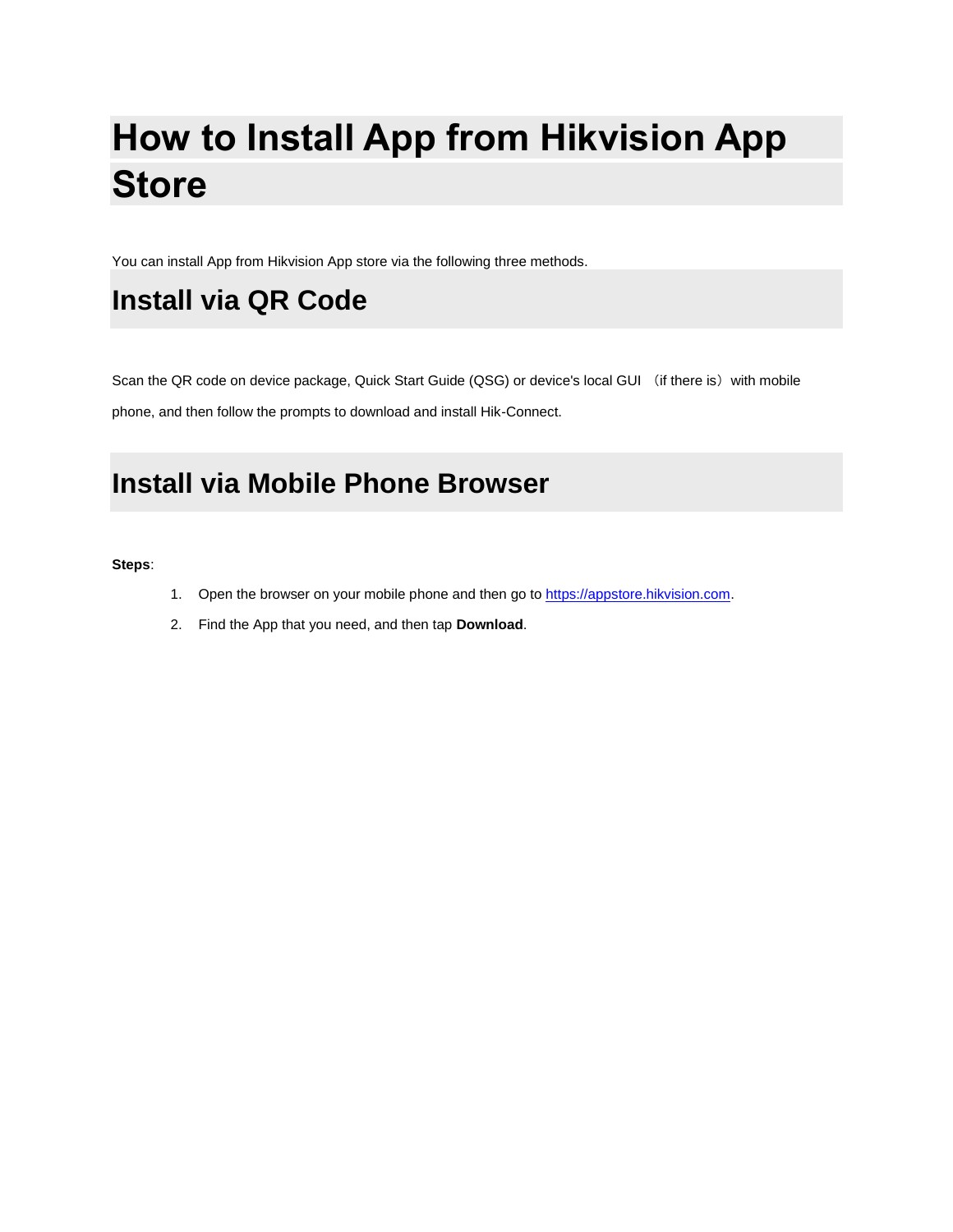|                   | <b>Hikvision App Store</b>                                                                                                                                                                                                                                                                                                               |  |
|-------------------|------------------------------------------------------------------------------------------------------------------------------------------------------------------------------------------------------------------------------------------------------------------------------------------------------------------------------------------|--|
|                   | Android<br>iOS                                                                                                                                                                                                                                                                                                                           |  |
|                   | <b>Hik-Connect</b><br>Download<br>Size: 94 M<br>Version: 4.4.0.0430<br>Update at: 2020-05-05 17:42:55                                                                                                                                                                                                                                    |  |
|                   | The Hik-Connect app is designed to work with Hikvision                                                                                                                                                                                                                                                                                   |  |
| Key Features:     | series DVRs, NVRs, Cameras, Video intercom devices<br>and Security control panels. With this app, you can<br>watch real-time surveillance video or play it back from<br>your home, office, workshop or elsewhere at any time.<br>When alarm of your device is triggered, you can get an<br>instant notification from Hik-Connect app.    |  |
| 2. Video playback | 1. Real-time monitoring with PTZ control<br>3. Two way audio intercom<br>4. Instant alarm notifications with pictures and videos<br>5. Answer calls from doorbells/video intercom devices<br>6. Arm security control panel remotely<br>7. Share devices to others with limited permissions<br>8. Convenient and secure fingerprint login |  |

3. When download completes, follow the prompts to install the App.

### **Install via PC Browser**

#### **Steps**:

1. Open the browser on your PC and then go to [https://appstore.hikvision.com.](https://appstore.hikvision.com/)

Or go to [https://www.hikvision.com/en/,](https://www.hikvision.com/en/) and then go to **Support -> Tools -> Hikvision App Store**.

2. Find the App that you need, and then click **Download**.

The QR code for downloading the App will pop up.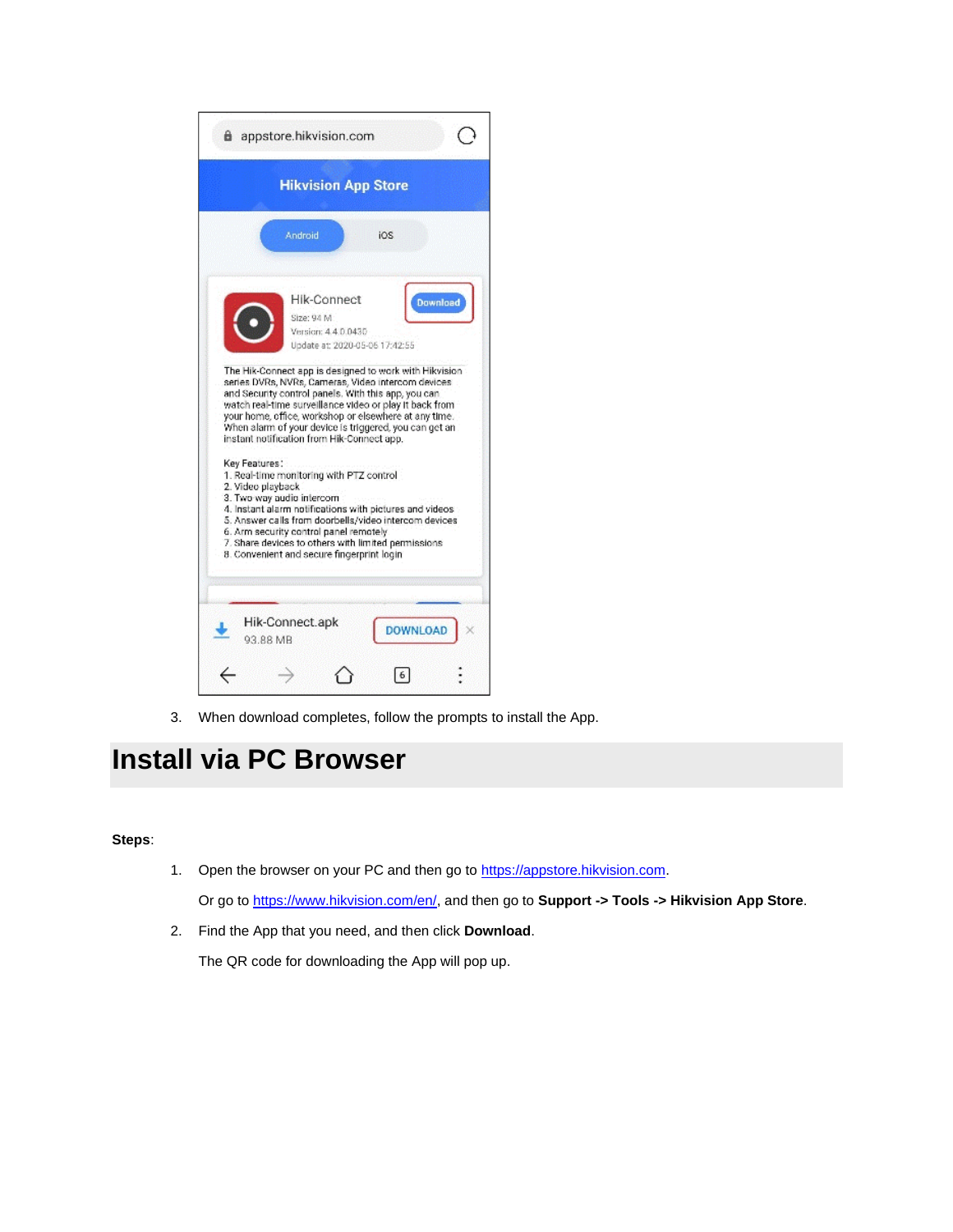

3. Use your mobile phone to scan the QR code.

You enter the App introduction page on the browser of your mobile phone.



4. Tap **Install**.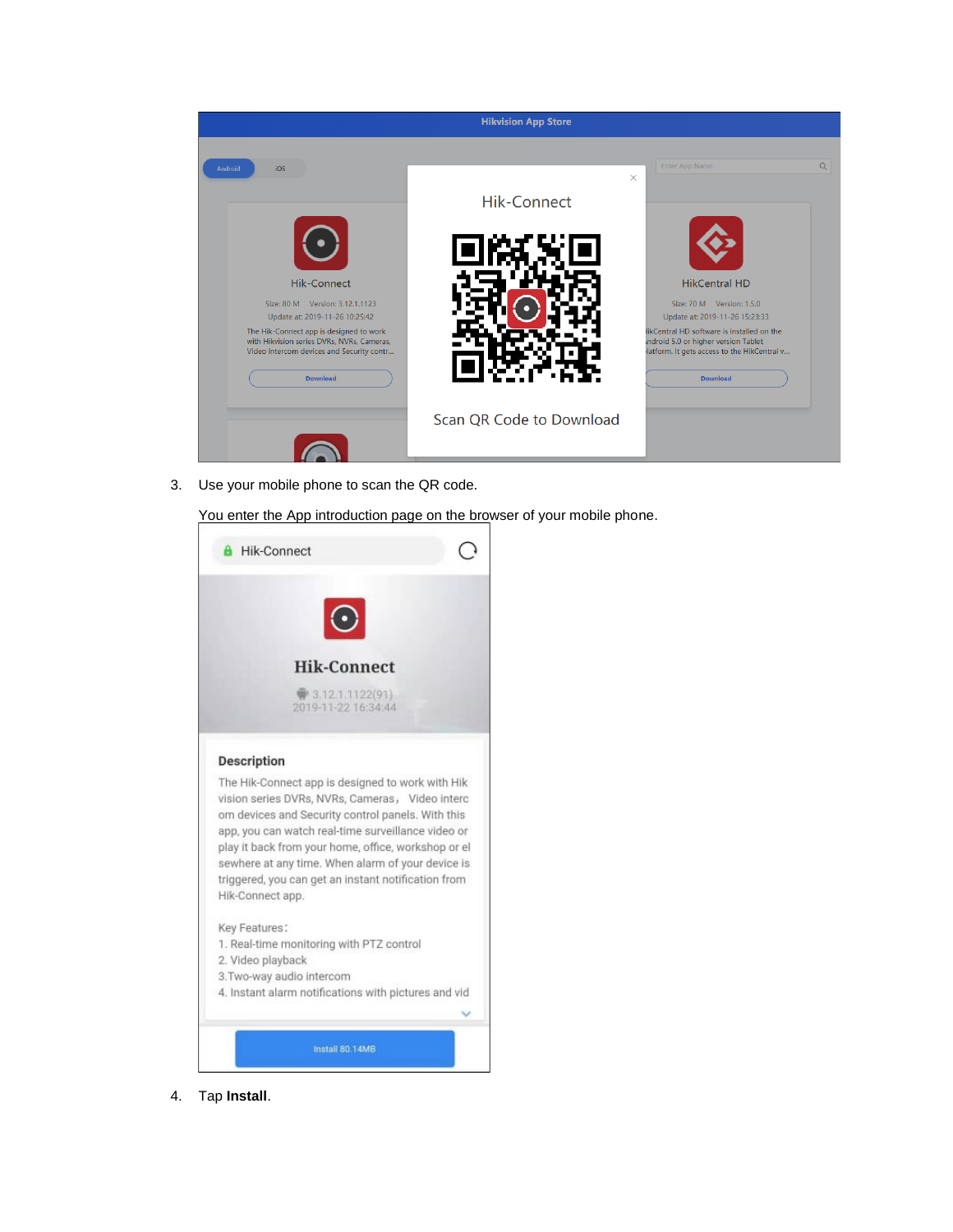5. When download completes, tap **Install**.

The old version of the App will be automatically overwritten by the downloaded version.

## **Troubleshooting**

The followings are problems that you may encounter during the installation of the App from Hikvision App Store.

You can follow the information or steps below to troubleshoot the problems.

### **Problem1**: **Unknown app" or Other Similar Prompts**

| Problem  | <i>"unknown app"</i> or similar prompt appears on the installation page when you install<br>the App.                                           |
|----------|------------------------------------------------------------------------------------------------------------------------------------------------|
| Cause    | The app is not downloaded from Google play or mobile App market, so the mobile<br>phone regards the app as one from unknown source by default. |
| Solution | Make sure you download the App from https://appstore.hikvision.com, and then click<br>(tap) the Install button to install the App.             |

#### **Problem2: Installation of the App is not Allowed on Android Device**

#### **(Case1)**

| Problem  | Your Android device only allows you to install Apps from Google Play.             |
|----------|-----------------------------------------------------------------------------------|
| Cause    | The Android device does NOT allow the installation of Apps from "unknown source". |
|          | Enable installation from third-party sources.                                     |
|          | <b>Steps</b> :                                                                    |
| Solution | 1. Go to <b>Settings -&gt; More</b> in the phone operating system.                |
|          | 2. Go to Security -> Device Administration.                                       |
|          | Turn on <b>Unknown sources</b> .<br>3.                                            |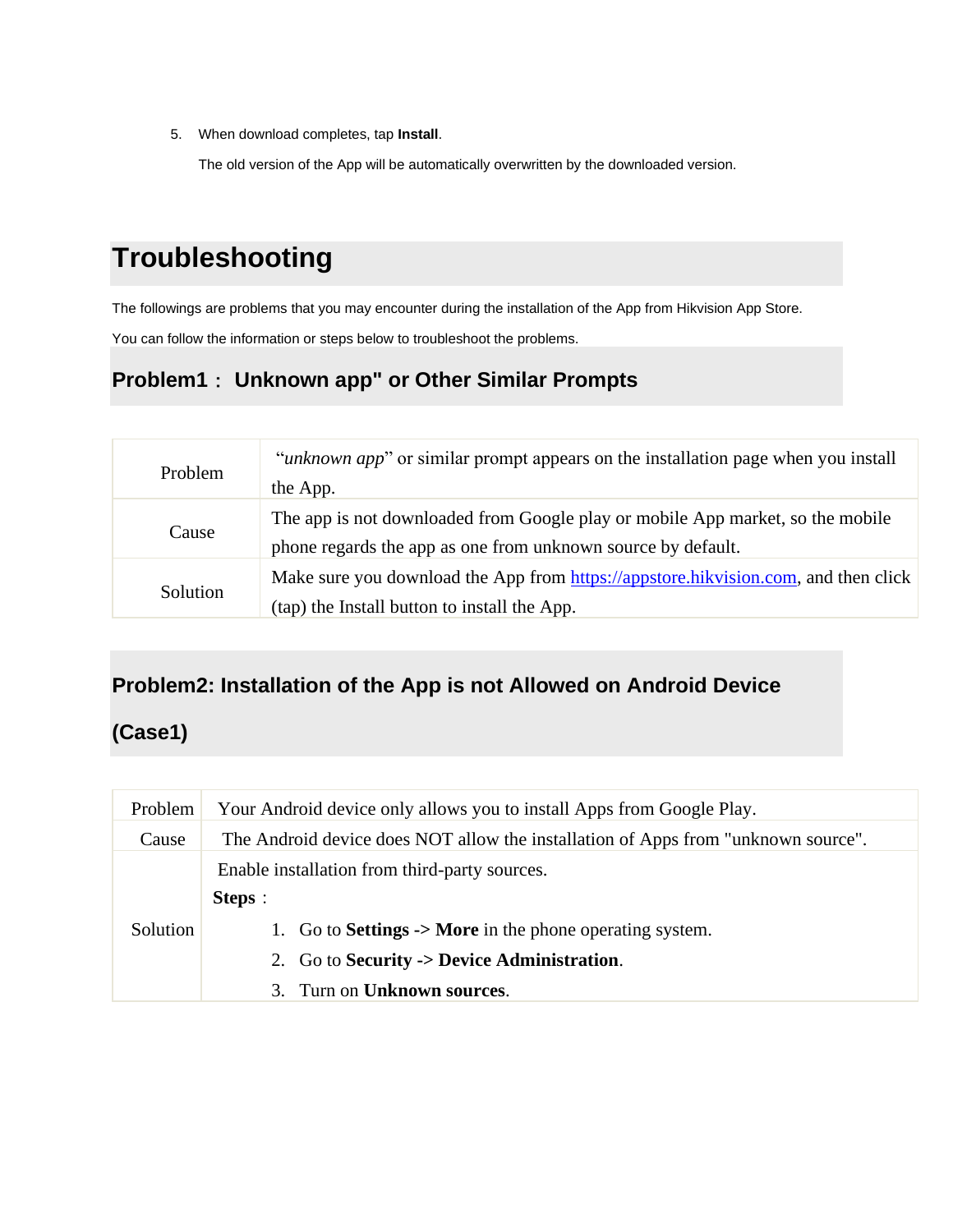

#### **Problem3: Installation of the App is not Allowed on Android Device**

#### **(Case2)**

| Problem | After you download App apk file by browser, a prompt like "The browser does not |
|---------|---------------------------------------------------------------------------------|
|         | have permission to install the App" pops up.                                    |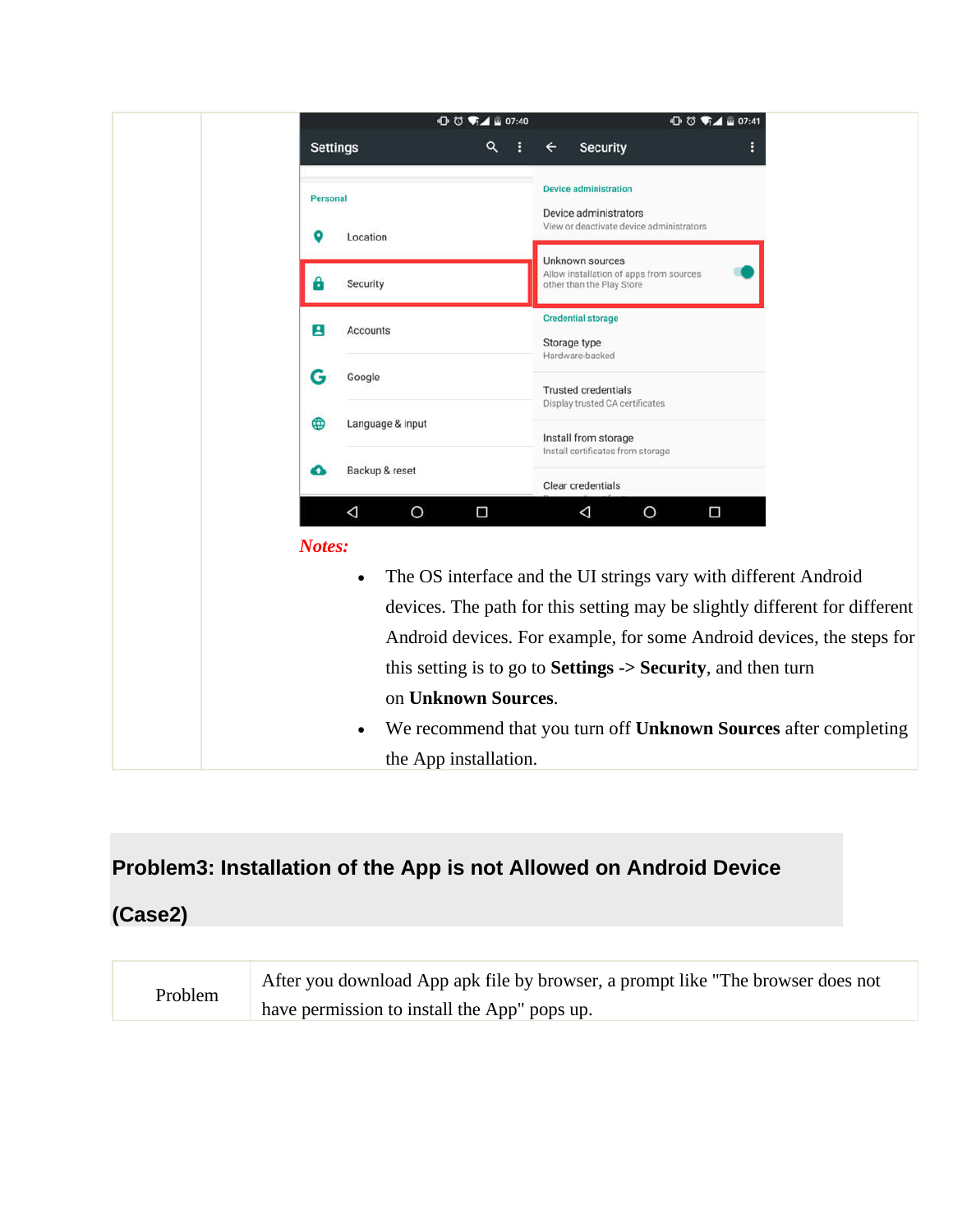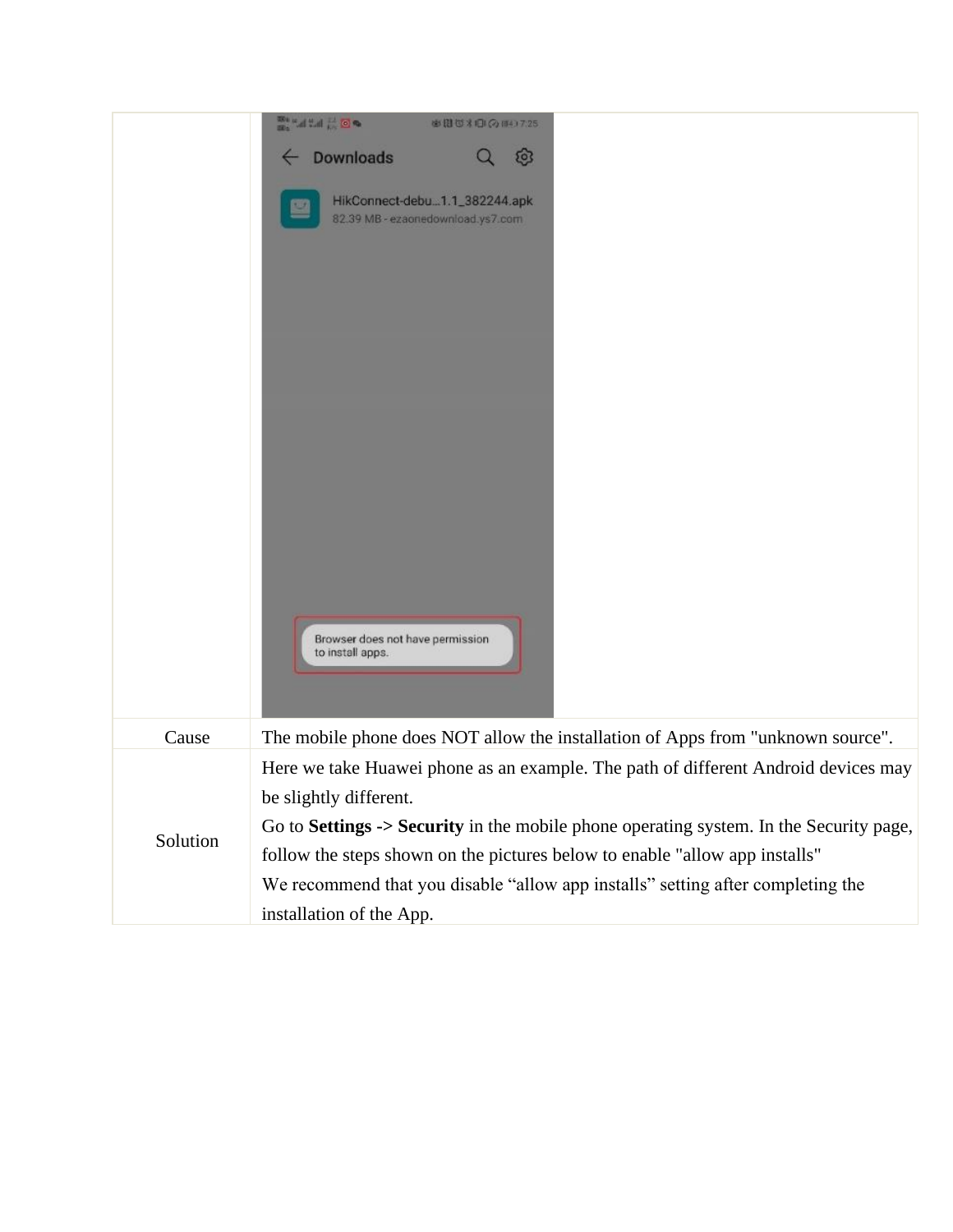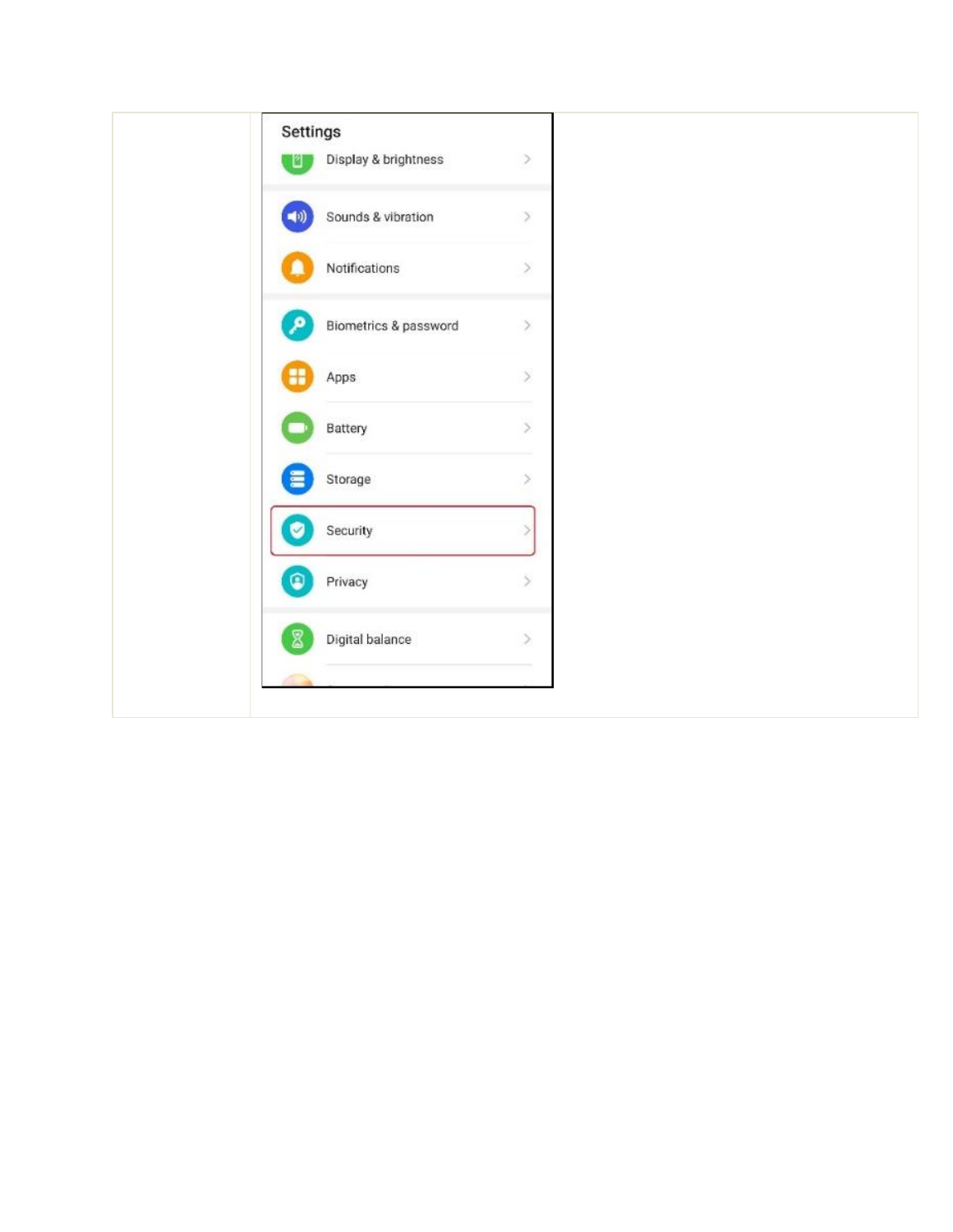| $\leftarrow$ Security       |                              |  |
|-----------------------------|------------------------------|--|
| Find My Phone               | $\,$                         |  |
| Security update             | $\rightarrow$                |  |
| December 1, 2019            |                              |  |
| Emergency SOS               | $\mathcal{P}$                |  |
| Password Vault              | $\mathcal{P}$                |  |
| Secure keys                 | $\rightarrow$                |  |
| TrustSpace                  | $\,$                         |  |
| Block fake mobile towers    | $\left\langle \right\rangle$ |  |
| App Lock                    | $\left\langle \right\rangle$ |  |
| Safe                        | $\mathcal{P}$                |  |
| More settings               |                              |  |
| Looking for other settings? |                              |  |
| Permissions                 |                              |  |
| App Twin                    |                              |  |
|                             |                              |  |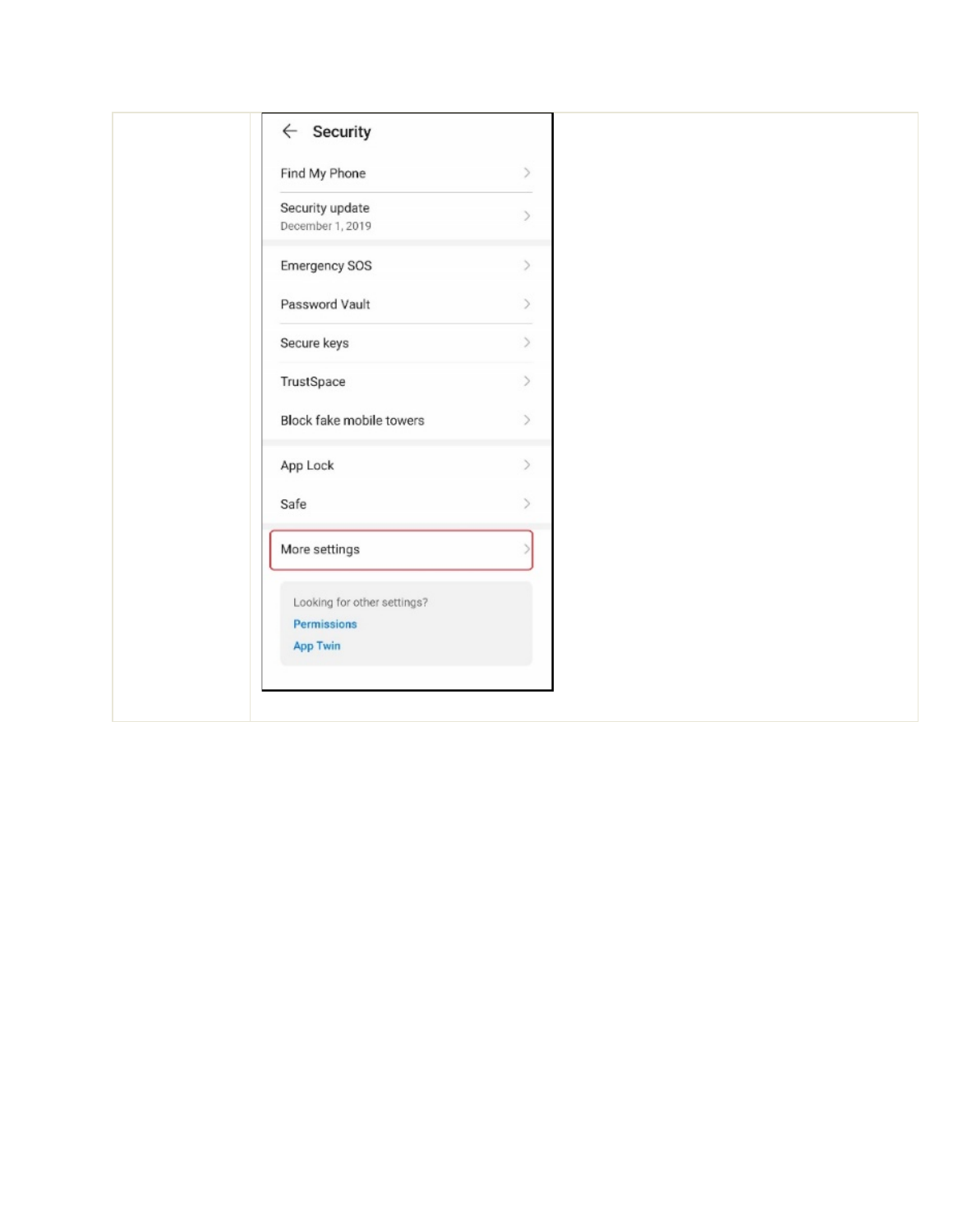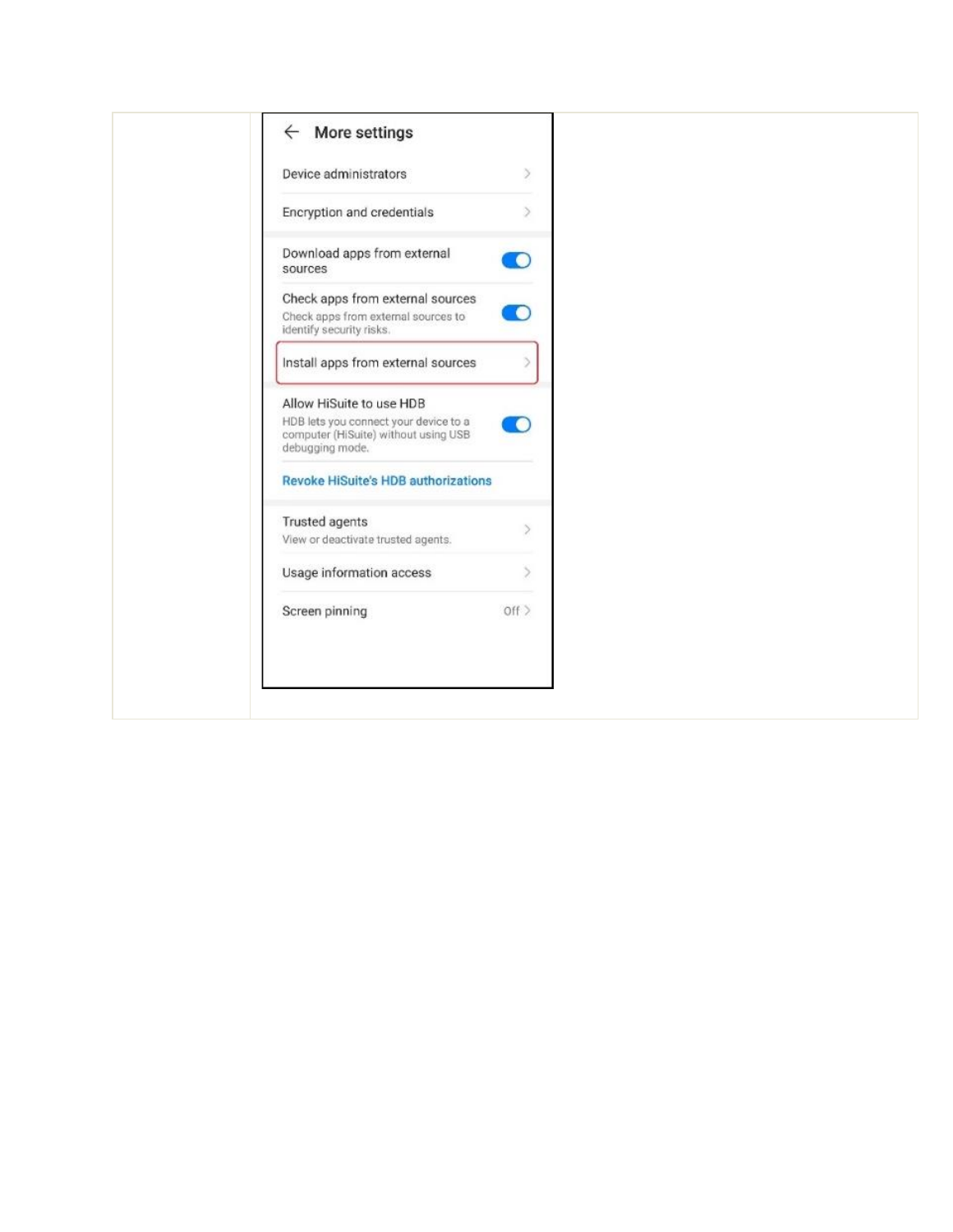